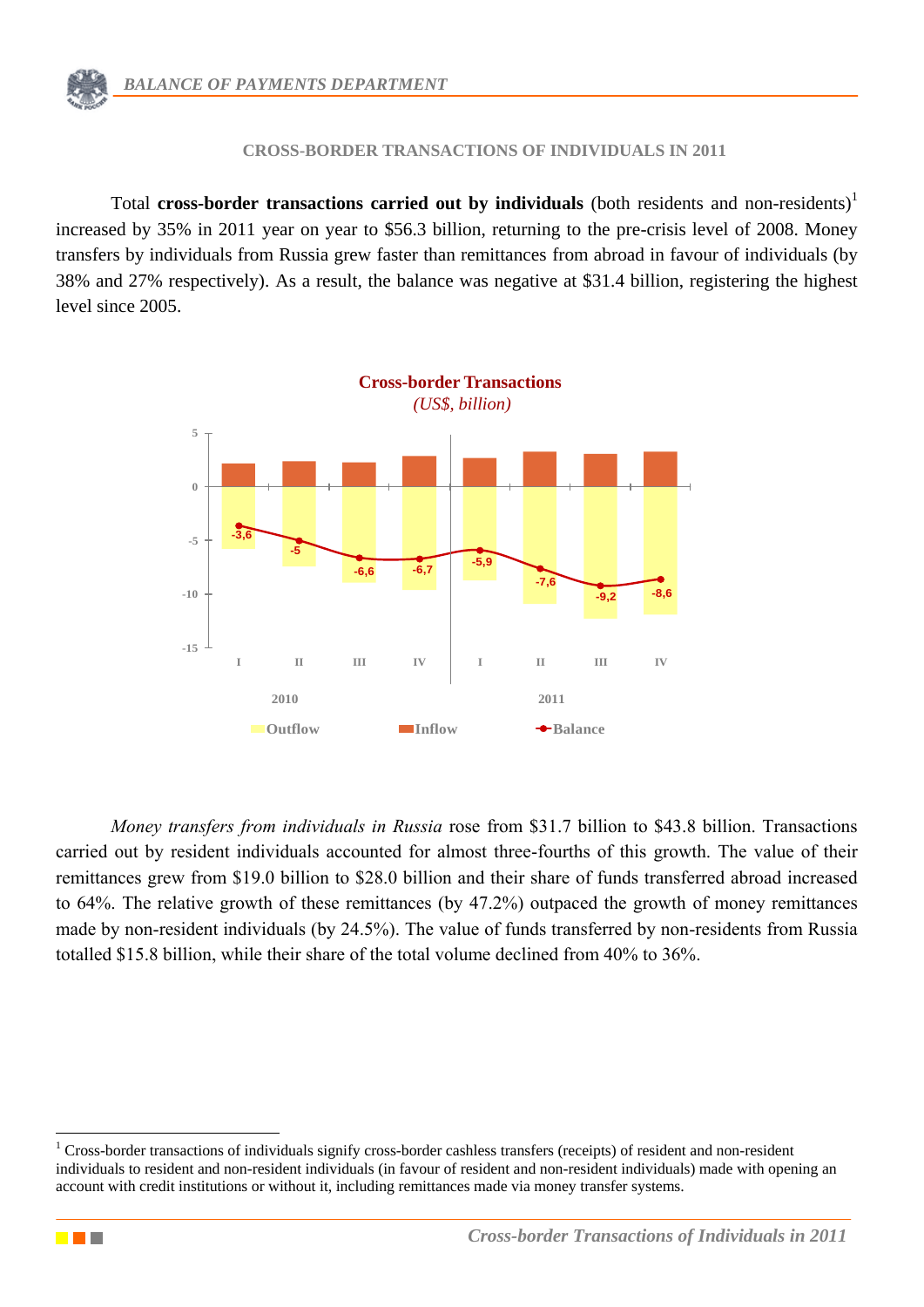

### **Money Transfers from Resident Individuals in the Russian Federation in Breakdown by Purposes in 2010-2011**

Remittances made by Russian citizens to their accounts with foreign banks made up the largest part of money transfers by resident individuals abroad (40%). The value of these remittances doubled in 2011 to a record \$11.2 billion. More than a half of all funds were transferred to accounts with commercial banks in Switzerland, Cyprus, the United Kingdom and Spain. Remittances to accounts with Cypriot banks quadrupled in 2011 as compared with 2010.

Remittances without quid pro quo, which reached \$8.4 billion in value in 2011, ranked the second (30%) in the structure of money transfers made by resident individuals abroad. These transactions were mainly conducted via money transfer systems whose share of non-quid-pro-quo remittances came close to 90%.

Payments for goods and services remained unchanged (at 15%) in the total volume of money transfers by resident individuals abroad. Payments for goods grew by 50% to \$2.7 billion, while payments for services increased by a third to \$1.5 billion in 2011. Money transfers to Japan, largely related to payments for the purchase of cars, made up the largest part of payments for goods (24%).

Money transfers *to Russia* in favour of individuals amounted to \$12.4 billion in 2011 as compared with \$9.8 billion in 2010. Most of these funds (\$9.4 billion) were transferred in favour of resident individuals whose share of total transactions to Russia in favour of individuals amounted to 75%. Money transfers to Russia in favour of non-resident individuals equalled \$3.1 billion and accounted for 25% of the total amount.

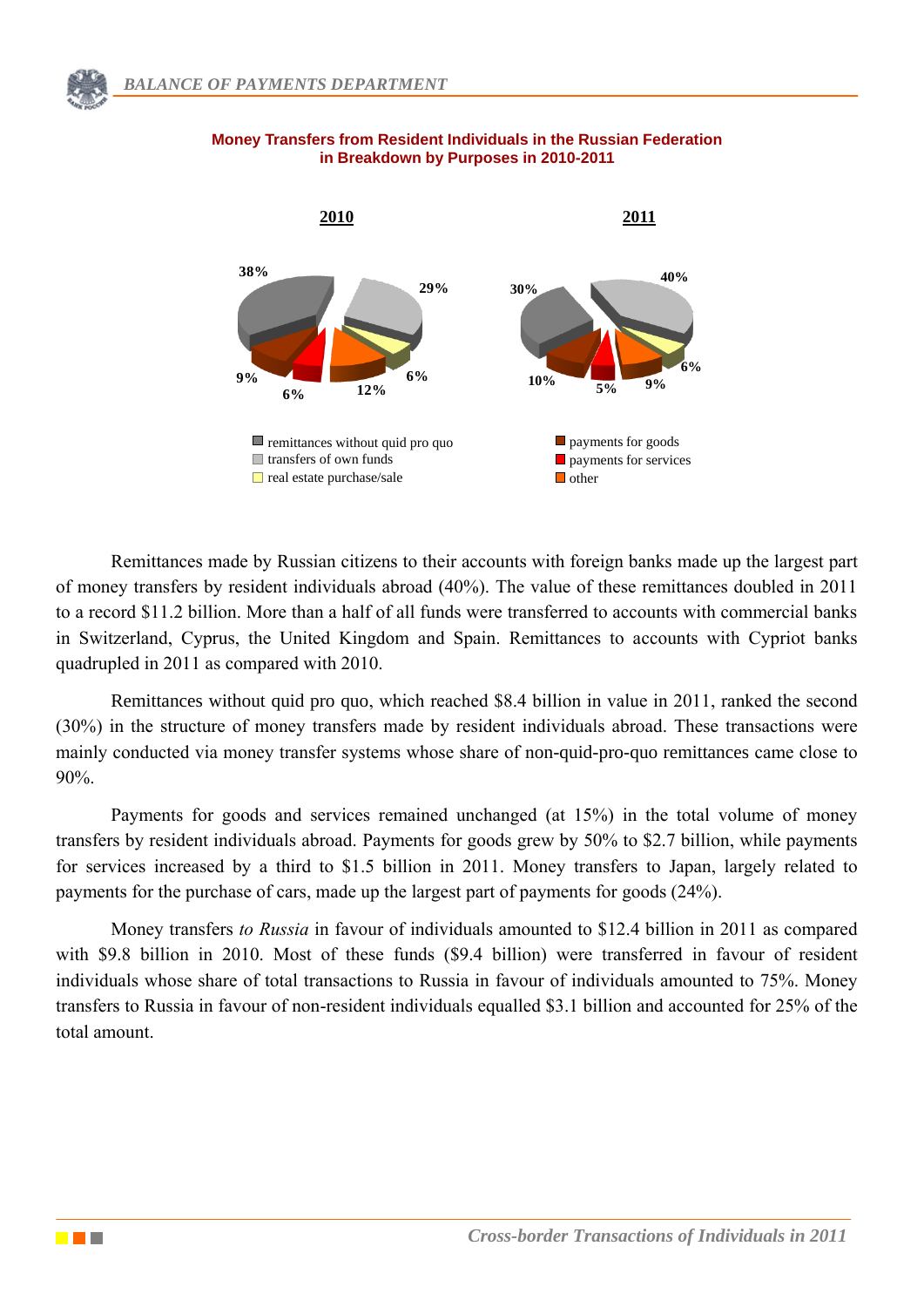

#### **Money Transfers in favor of Resident Individuals to the Russian Federation in Breakdown by Purposes in 2010-2011**

Most frequently, money transfers to Russia involved remittances by individuals to their own accounts with Russian banks. These remittances amounted to \$2.6 billion, or 28% of all money transfers. Over \$0.9 billion came from accounts with Swiss commercial banks and another \$0.6 billion - from Cyprus and the United Kingdom.

Remittances without quid pro quo ranked the second (\$2.1 billion) in the structure of money transfers from abroad and were characterised by positive growth dynamics in 2010-2011. Their share increased from 20% in 2010 to 23% in 2011. As was the case with remittances from Russia, most of these transactions (91%) were conducted via money transfer systems.

Wages and salaries, bonuses and other remittances to Russia under labour contracts grew at an annual rate of 23% to exceed \$1.2 billion. As a result, these operations accounted for 13% of all funds remitted in favour of resident individuals.

**Cross-border Cross-border Cross-border Cross-border Transactions Cross-border Cross-border Cross-border Cross-border Cross-border Cross-border Cross-border Cross-border Cross-border Cross-borde** Geographically, transactions with non-CIS countries traditionally prevailed in the structure of crossborder transactions: their value increased by 35% in 2011 as compared with 2010 to over \$37.6 billion, while the value of operations with CIS countries stood at \$18.6 billion. The regional breakdown of transfers from Russia remained unchanged: CIS countries accounted for 37% and non-CIS countries for 63% of all receipts. The structure of remittances from abroad registered structural shifts in favour of CIS countries: they accounted for 21% of all remittances to Russia in 2011 as compared with 19% in 2010.

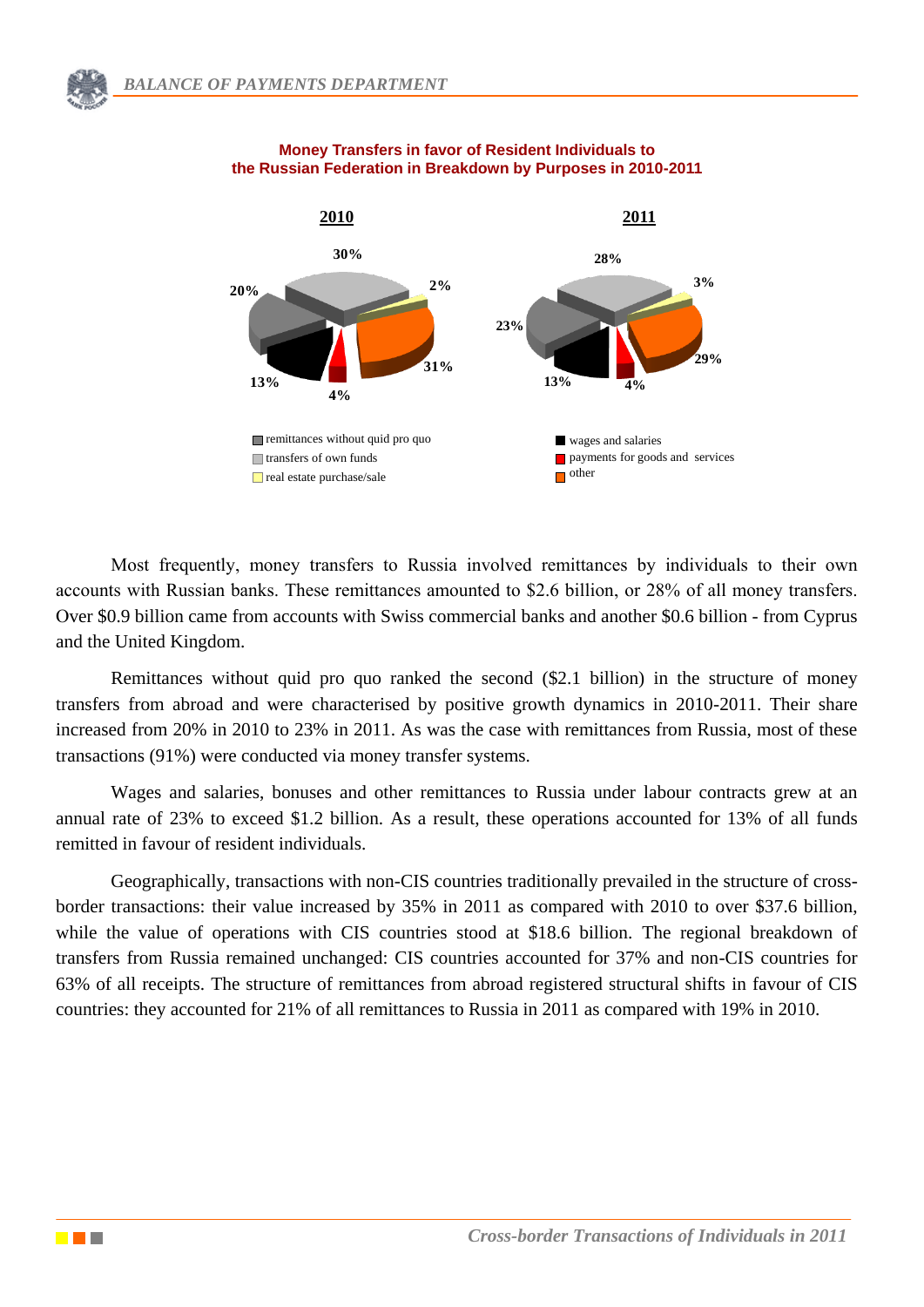

#### **Regional Breakdown of Cross-Border Transactions in 2009-2010** (US\$, billion)

As in the previous years, transactions carried out by individuals with both groups of countries registered a deficit. As remittances abroad grew faster than money transfers to Russia, net outflow of money from Russia to non-CIS countries increased to \$18.0 billion, while net outflow of money to CIS countries rose to \$13.4 billion.

Russia registered a deficit with all major countries involved in cross-border transactions in 2011. The largest bilateral deficit was recorded with Uzbekistan, Tajikistan, Ukraine and Kyrgyzstan. This deficit amounted to \$10.5 billion in total and was attributable to higher volume of remittances by individuals temporarily working in Russia in favour of their families in their home countries.

The negative balance with China contracted by a third in 2011 as compared with 2010 to - \$2.5 billion.

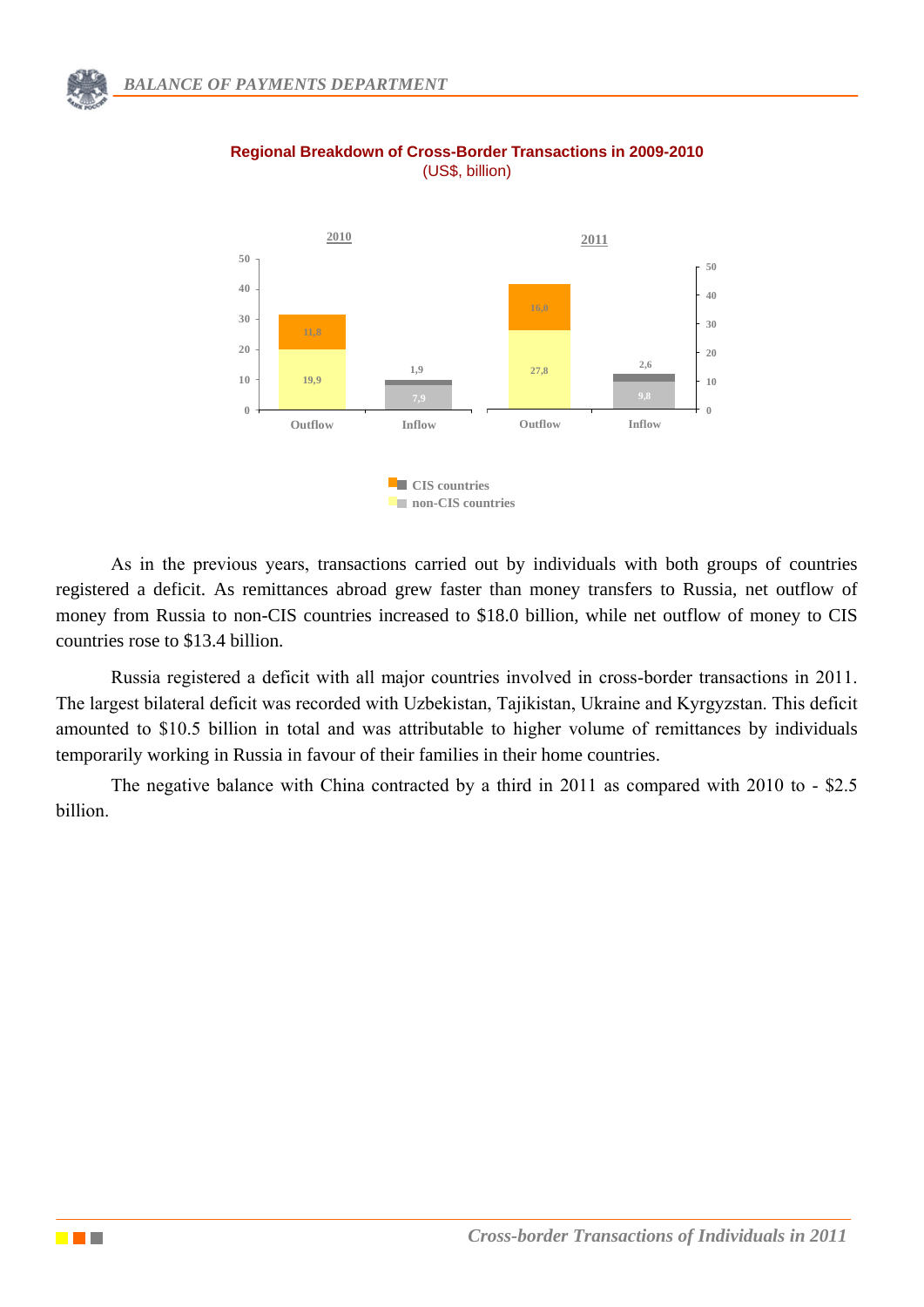

## **Cross-border Transactions by Individuals (Residents and Non-residents) by Country in 2010-2011**  (US\$, billion)

The main recipients of money from individuals from Russia were Uzbekistan, Switzerland, Tajikistan, Ukraine and China. The share of remittances in the structure of payments to each of the above five countries accounted for more than 5% of the total value. Overall, they contributed 38% of all remittances abroad.



## **Top 10 Recipient-Countries in 2010**

The largest amount of money transfers from Russia went to Uzbekistan, with remittances to that country increasing by 50% to \$4.3 billion. Almost all transactions were conducted via money transfer systems (three money transfer operators accounted for 77% of these operations). Most of remittances were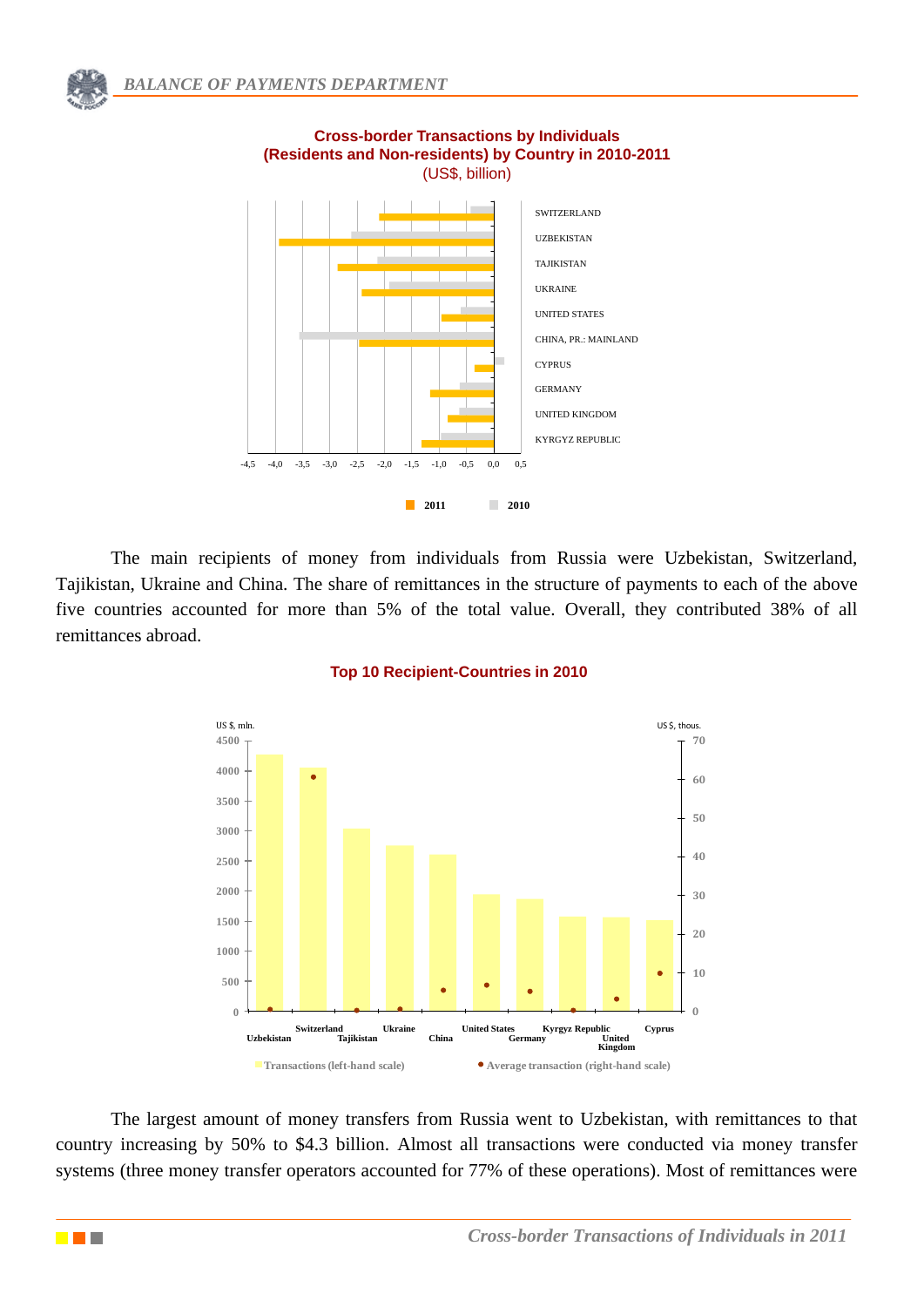made by non-resident individuals whose share in money transfers from Russia rose from 51% in 2010 to 83% in 2011.

The group of the top ten recipients of money transfers from Russia also included such CIS countries as Tajikistan, Ukraine and Kyrgyzstan, which accounted for \$7.4 billion in total. Money remittances by individuals to these countries in favour of households were largely made in small amounts, with an average remittance equalling \$275, \$582 and \$280 respectively.

Remittances from Russia to Switzerland amounted to \$4.1 billion, including \$3.4 billion remitted by resident individuals for the placement of their financial resources with Swiss commercial banks.

Half of all remittances to Russia came from six countries-counterparties: Switzerland, Cyprus, the United States, Kazakhstan, the United Kingdom and Germany.



## **Top 10 Donor-Countries in 2011**

Remittances from Switzerland amounted to \$2.0 billion in 2011. Transfers from the accounts of resident individuals opened with Swiss banks to their accounts in Russia made up 47% of these receipts, with an average sum per transaction equalling \$31,000.

The other five donor-countries (Cyprus, the United States, Kazakhstan, the United Kingdom and Germany) accounted for \$4.5 billion, or 36% of all receipts. Remittances from Cyprus demonstrated the most dynamic growth: money transfers from that country grew by 58% on 2010, with an average remittance increasing by 41% to \$14,800.

**Remittances via money transfer operators (MTOs)<sup>1</sup>** are an integral part of cross-border transactions made by individuals. They accounted for 40% of money transfers by individuals from Russia in 2011 and for 22% of money transfers to Russia in favour of individuals. The volume of remittances via



1

<sup>&</sup>lt;sup>1</sup> Here and below money transfer operators (MTOs) include Anelik, BLIZKO, Coinstar Money Transfer, Contact, InterExpress, Migom, MoneyGram, PrivatMoney, UNIStream, Western Union, AsiaExpress, Allur, Blitz, Bistraya Pochta, Zolotaya Korona, LIDER, Pochta Rossii, Caspian Money Transfer.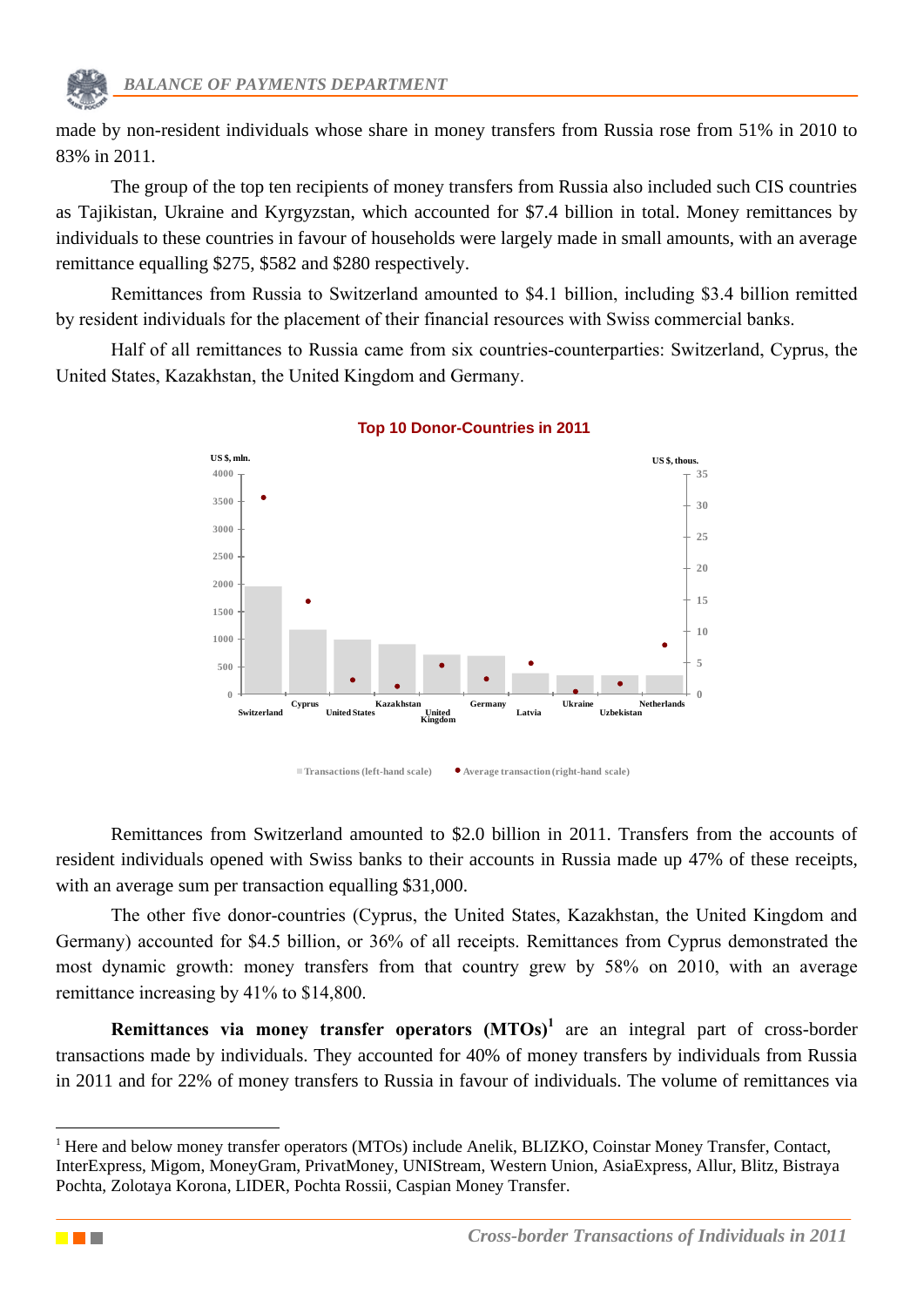

MTOs had grown more than ten-fold since the start of observations in 2003 to an all-time high in 2011. This rapid growth was mainly attributable to the expansion of the network of services provided to customers as a result of the development of MTOs infrastructures. The average number of service outlets per MTO (including terminals) increased by 19% in 2011 as compared with 2010 to 15,000. The launch of new service outlets contributed to the active promotion of Russian MTOs on the CIS markets.



*Remittances from Russia* grew by 37% to over \$17.5 billion in 2011, while *remittances to Russi*a increased by 40% to \$2.8 billion.

Money transfers by individuals working abroad to their families living in Russia accounted for more than a half of all receipts.<sup>2</sup> Funds transferred as one-off gifts to relatives, and also for recurrent expenses of foreign nationals in Russia, which accounted for 19% and 17% of the total volume of money transfers via money transfer systems respectively were the other major sources of receipts from abroad. Remittances by individuals working in Russia to their families living abroad prevailed in the structure of money transfers by individuals from Russia (74%).

Both remittances abroad and money transfers to Russia were dominated by transactions with CIS countries: the outflow of money from Russia equalled \$15.1 billion (86% of the value of money transfers via money transfer systems and 95% of total remittances to the CIS countries), while the inflow of funds to Russia stood at \$1.8 billion (65% and 68% respectively). Remittances by individuals to non-CIS countries totalled \$2.4 billion, while receipts from these countries amounted to \$1.0 billion.

As in 2010, the main recipients of remittances from Russia were Uzbekistan (24%), Tajikistan (17%), Ukraine (13%), Kyrgyzstan (9%) and Armenia (7%). The main donor countries were Kazakhstan (16%), Uzbekistan (11%), Ukraine (9%), Azerbaijan (7%) and Kyrgyzstan (7%).

1

<sup>&</sup>lt;sup>2</sup> Money transfers were categorised according to the data obtained from a survey of MTOs held by the Bank of Russia in May 2012.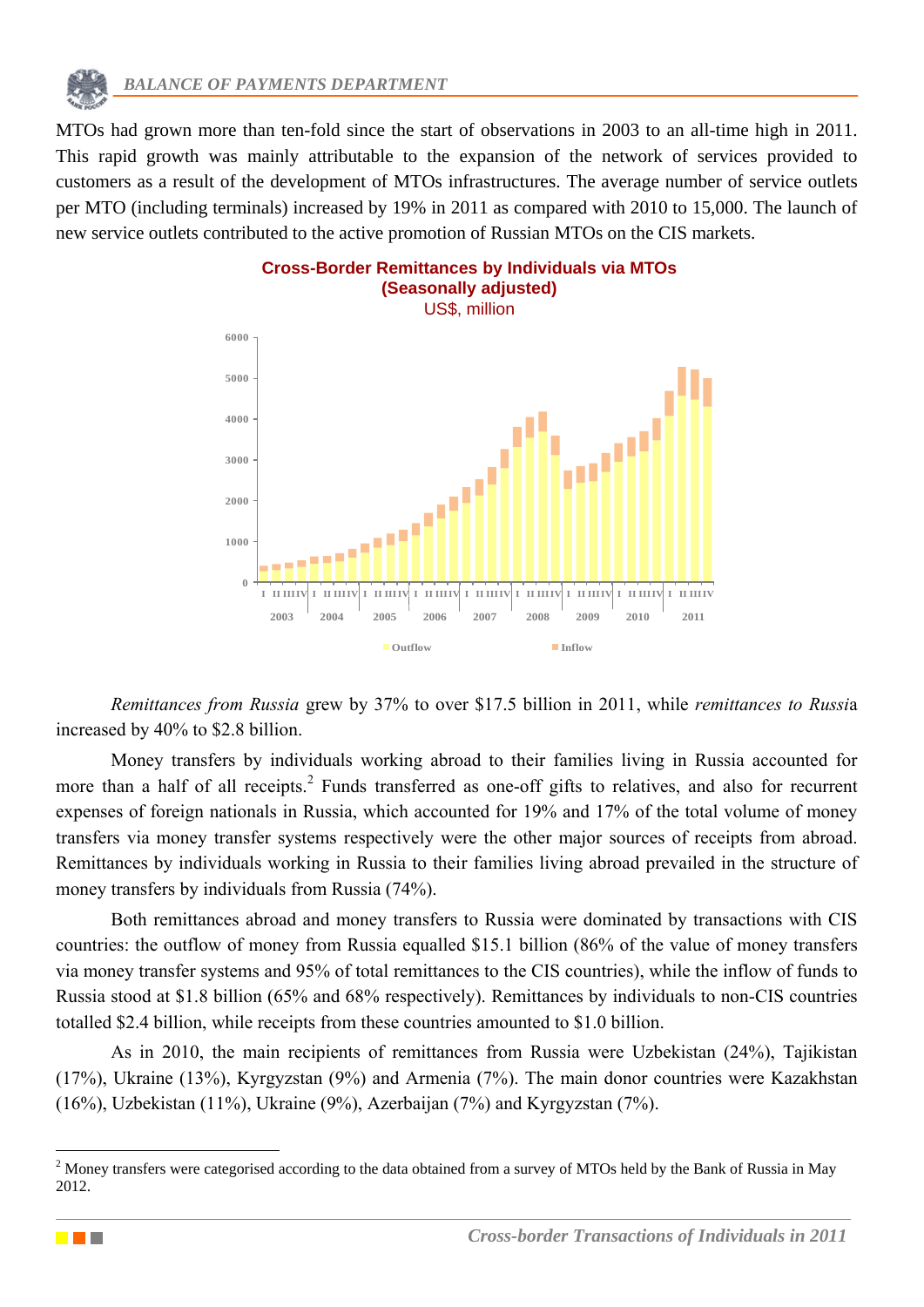The geographical breakdown of money remittances differed significantly by concentration. The five largest donor countries contributed more than a half of money received by individuals in Russia, while the top five recipient countries accounted for 71% of money remitted from Russia.

| Remittances from<br>Russia | US\$ million Share, $\%$ | Remittances to<br>Russia | $\lim$ | Share, %                              |
|----------------------------|--------------------------|--------------------------|--------|---------------------------------------|
| ntal<br>.                  |                          | <br>Total                |        |                                       |
| ,,,,,,,,,                  |                          |                          |        | ------------------------------------- |
|                            |                          |                          |        |                                       |
|                            |                          |                          |        |                                       |
|                            |                          |                          |        |                                       |
|                            |                          |                          |        |                                       |
|                            |                          |                          |        |                                       |
|                            |                          |                          |        |                                       |
|                            |                          |                          |        |                                       |
|                            |                          |                          |        |                                       |
| ther countries)            |                          | Ther countries           |        |                                       |

## *Remittances via MTOs by Country in 2011*

An average remittance from Russia grew by 1.6% in 2011 as compared with 2010 to \$530, while an average remittance to Russia in favour of individuals increased more rapidly, by 14.4% to \$715. An average remittance to non-CIS countries remained twice as large as an average remittance to CIS countries (\$956 as against \$495). An average remittance from CIS countries, on the contrary, came to exceed an average remittance from non-CIS countries by \$106 after it grew by 22% (\$757 as compared with \$651).

# *Average Amount of a Cross-border Transaction via MTOs in 2010-2011*

|                                | 2010 | 2011       |
|--------------------------------|------|------------|
| Remittances from Russia, total |      |            |
| (USS)                          | 521  | <u>530</u> |
| to non-CIS countries           | 957  | 956        |
| to CIS countries               | 486  | 495        |
| Remittances to Russia, total   |      |            |
| (US\$)                         | 625  | 715        |
| from non-CIS countries         | 645  | 651        |
| from CIS countries             | 616  | 757        |

The development of modern money transfer technologies, and also tough competition between money transfer operators contributed to a persistent downward trend in remittance fees in the reporting period. According to a Bank of Russia estimate, the average fee charged from a client for a remittance abroad via MTOs fell in 2011 to an all-time low for the entire period of observations to 2.2% of the remittance sum, or half the fee charged in 2003. Therefore, with the average remittance from Russia at \$530, the average fee equalled about \$12.